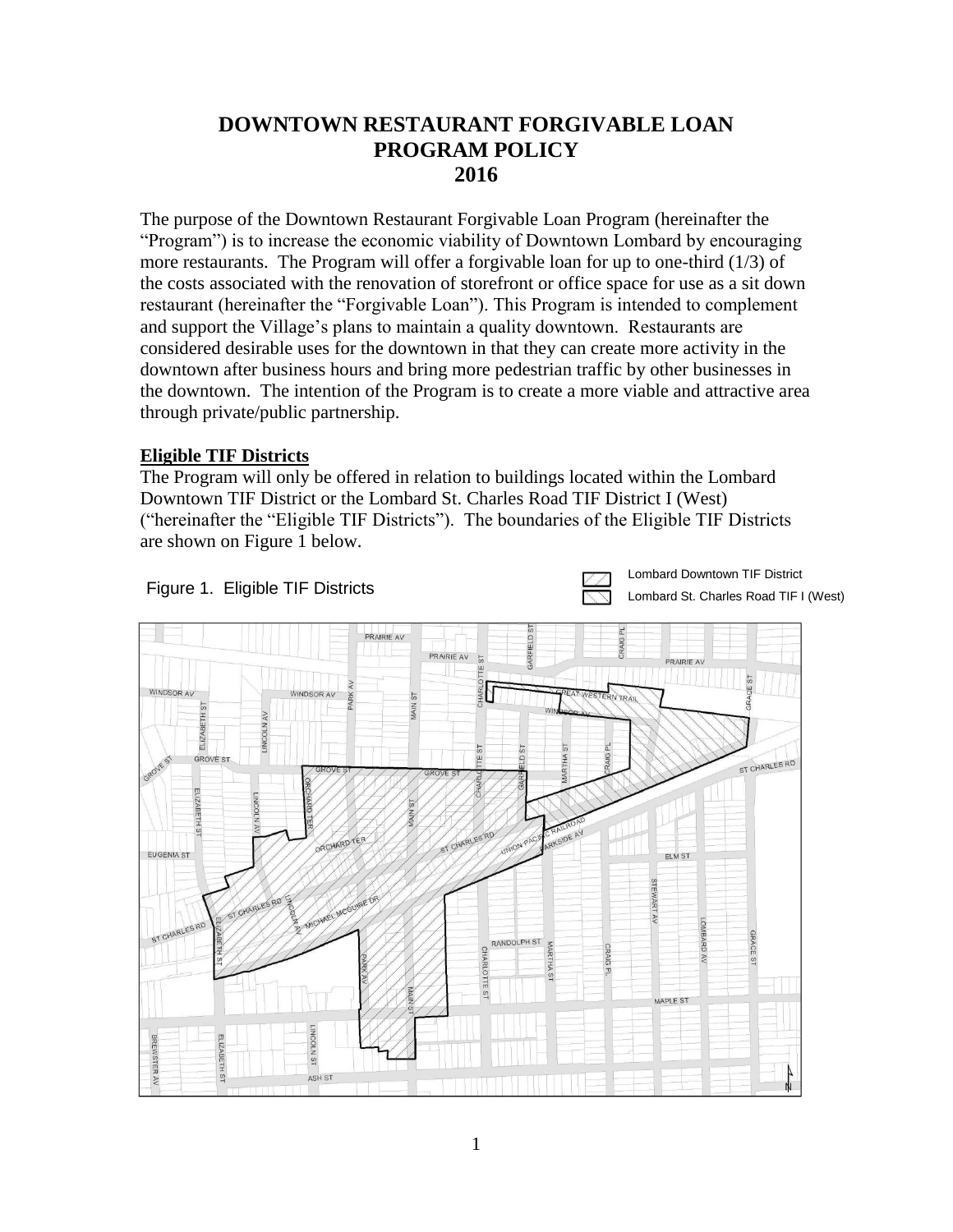## **Program Eligibility**

Eligibility requirements to receive a Forgivable Loan for the renovation of storefront or office space for use as a restaurant (the "Project") are as follows:

- 1. **Improvements.** Eligible improvements include code required improvements; life/safety improvements; repair work to floors, walls, and ceilings; upgrading/retrofitting mechanical systems; demolition; space reconfiguration; installation cost of permanent fixtures (except as noted below); finishing work (i.e. painting, coverings for ceilings, walls and floors), and soft costs (i.e. building permits, space/floor plans). The Program does not cover costs associated with trade fixtures or equipment specific to the business.
- 2. **Amount.** The cost of the Project must be no less than five hundred dollars (\$500.00) in order to be considered eligible for the Program. Approved applicants under the Program are eligible to receive a forgivable loan for up to one-third (1/3) of the cost for eligible improvements. Loans for up to ten thousand dollars (\$10,000) can be approved by the Economic and Community Development Committee. All Forgivable Loans above ten thousand dollars (\$10,000) must be approved by the Village Board, upon recommendation by the Economic and Community Development Committee. The maximum forgivable loan amount is one hundred thousand dollars (\$100,000).
- 3. **Ownership.** Eligible applicants include the owners of commercial, office or mixed-use buildings or tenants of a commercial, office, or mixed use buildings who have obtained the building owner's consent relative to the Project application provided that the building is located within the Eligible TIF Districts.
- 4. **Businesses.** An eligible business must earn at least sixty-five percent (65%) of its gross income from food and beverage sales. Eligible businesses also must provide sit-down food service. Businesses offering exclusively carry-out and/or delivery service are not eligible. Existing restaurants may apply for a Forgivable Loan if they upgrade or expand their facilities pursuant to the Program parameters.
- 5. **Fees.** Professional, architectural, engineering, and Village permit fees may be included in the total improvement costs. The Program will fund up to twenty-five percent (25%) or one thousand five hundred dollars (\$1,500), whichever is less, of architectural rendering fees prior to Project approval of the improvements. All requests for architectural rendering fees prior to approval must have proper documentation and invoices. There are no application fees associated with the Program. However, if an applicant owes money to the Village all accounts must be brought current before any portion of the Forgivable Loan is disbursed.
- 6. **Franchise store.** Special approval by the Economic and Community Development Committee is required for all freestanding franchise stores.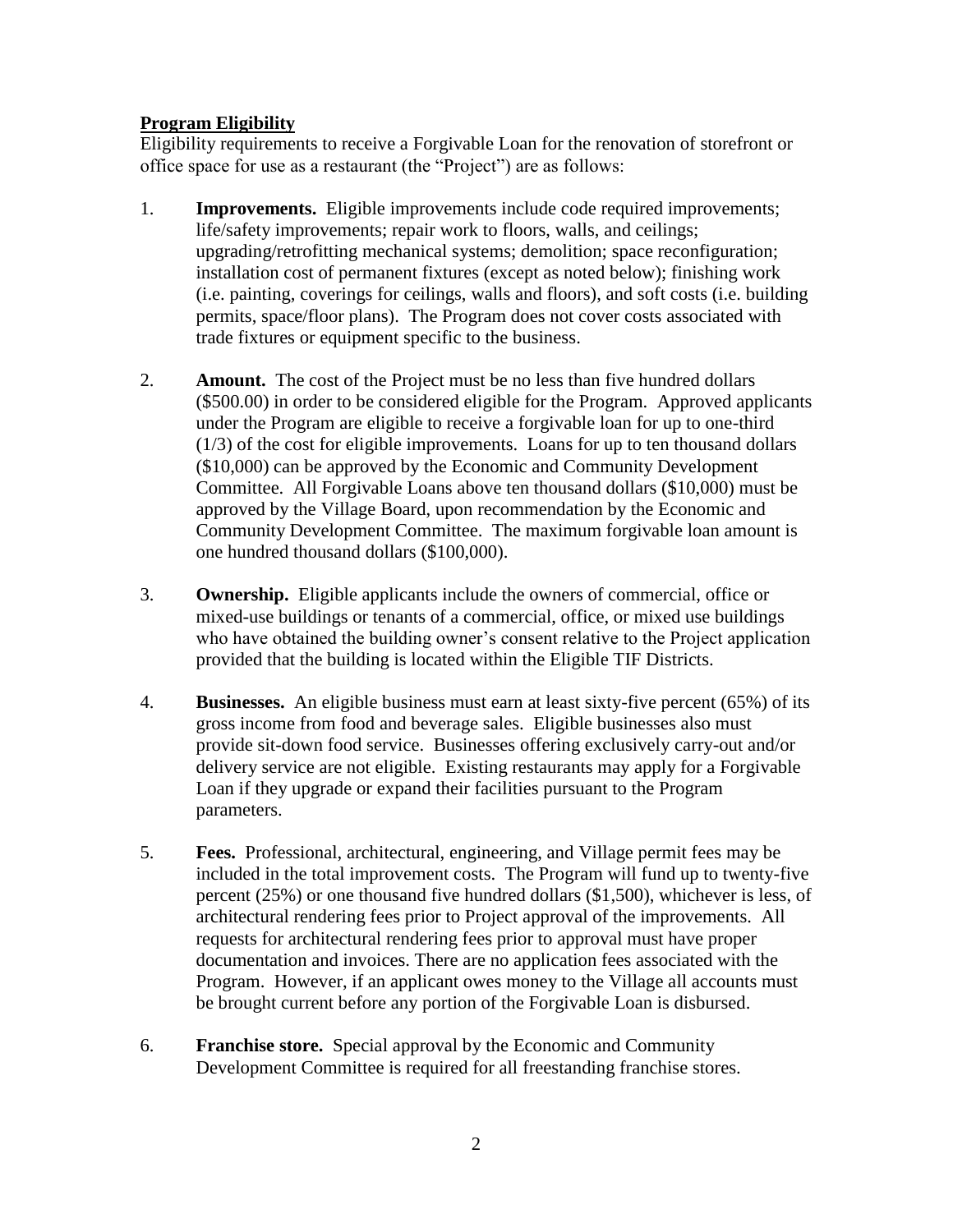Franchise stores, which follow a company design policy, may apply on a case-bycase basis.

- 7. **Main Street Organization.** Recipients of a Forgivable Loan through the Program must maintain an active membership in the Lombard Town Centre Organization.
- 8. **Conformance.** All improvements must conform to current building and zoning codes of the Village of Lombard. Any exterior improvements completed in the Lombard Downtown TIF District must conform to the *minimum design criteria* outlined in the "Downtown Lombard Improvement Plan" dated March 26, 1987. The business owner must maintain the property in compliance with all federal and local laws, ordinances, and regulations.
- 9. **Administration.** The Director of Community Development will administer the Program. The applicant must submit an application to the Community Development Department. A representative from the Community Development Department will review the application and all supporting documentation. A separate request for a building permit, an electrical permit and/or other permits and licenses shall be submitted to the Building Division. The Director of Community Development shall present the application to the Economic and Community Development Committee, along with a staff recommendation for a determination as to whether a Forgivable Loan should be approved. If the amount of the Forgivable Loan is less than ten thousand dollars (\$10,000), the Economic and Community Development Committee has the authority to approve the forgivable loan. If the amount of the forgivable loan is greater than ten thousand dollars (\$10,000), the Economic and Community Development Committee will forward a recommendation to the Village Board, who will then determine whether the Forgivable Loan should be approved.
- 10. **Timing**. If approved, the applicant has twelve (12) months from the date of the grant approval by the Economic and Community Development Committee or the Village Board, whichever is applicable, to start the project and eighteen (18) months from the grant approval date to complete the project. If the project has not started within twelve (12) months or completed within the eighteen (18) months from the approval of the grant, the applicant must reapply to either the ECDC or Village Board (whichever entity provided approval) for a time extension. If the applicant does not reapply, the grant approval shall automatically expire.
- 11. **Appeals.** If the application is rejected by the Economic and Community Development Committee, the applicant may resubmit the application after addressing the application deficiencies, or appeal the decision. If the applicant chooses to appeal the decision, a letter of appeal and supporting documentation must be sent to the Director of Community Development within ten (10) days of the rejection with said letter stating the reason for the appeal. The letter of appeal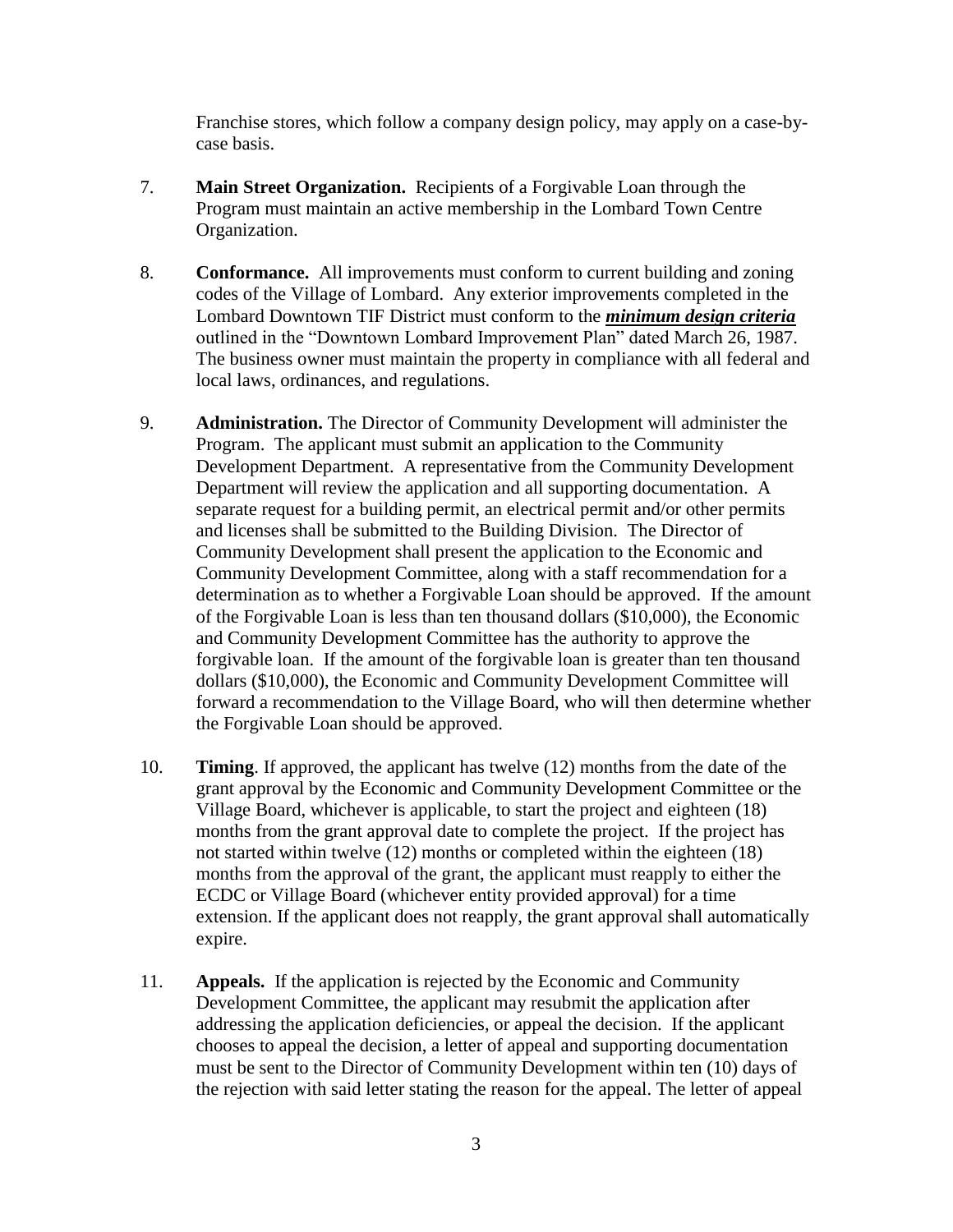and supporting documents will then be forwarded to the Village Board. The Village Board will address the appeal at a Village Board meeting and make a final determination relative to the application. The denial of the appeal by the Village Board shall not preclude an applicant from submitting a new application for a Forgivable Loan.

- 12. **Procedural Requirements.** Participants in the Downtown Restaurant Forgivable Loan Program must accomplish the following steps:
	- A. An applicant must have a preliminary meeting with representatives from the Community Development Department to determine eligibility for this Program and for advice and technical assistance.
	- B. The owner and/or applicant shall submit the following documents to the Director of Community Development or a designated representative:
		- (i) Pre-application form;
		- (ii) Preliminary plans and preliminary cost estimates;
		- (iii) Business plan;
		- (iv) Details of signage and/or awning design;
		- (v) Proof of ownership, lease, and/or owners approval;
	- C. After review by the Economic and Community Development Committee, and approval of the Forgivable Loan by either the Economic and Community Development Committee or the Village Board, depending upon the amount of the Forgivable Loan, a Certificate of Eligibility" will be forwarded to the owner/applicant.
	- D. Upon receipt of the "Certificate of Eligibility", the owner and/or applicant shall proceed as follows:
		- (i) Submit final plans and cost estimates to the Department of Community Development and apply for proper building permits; and
		- (ii) Submit three (3) contractor bids for the work outlined in the Downtown Improvement and Renovation Grant Program application. Also, indicate the preferred contractor; and
		- (iii) Submit a fully executed Forgivable Loan Agreement.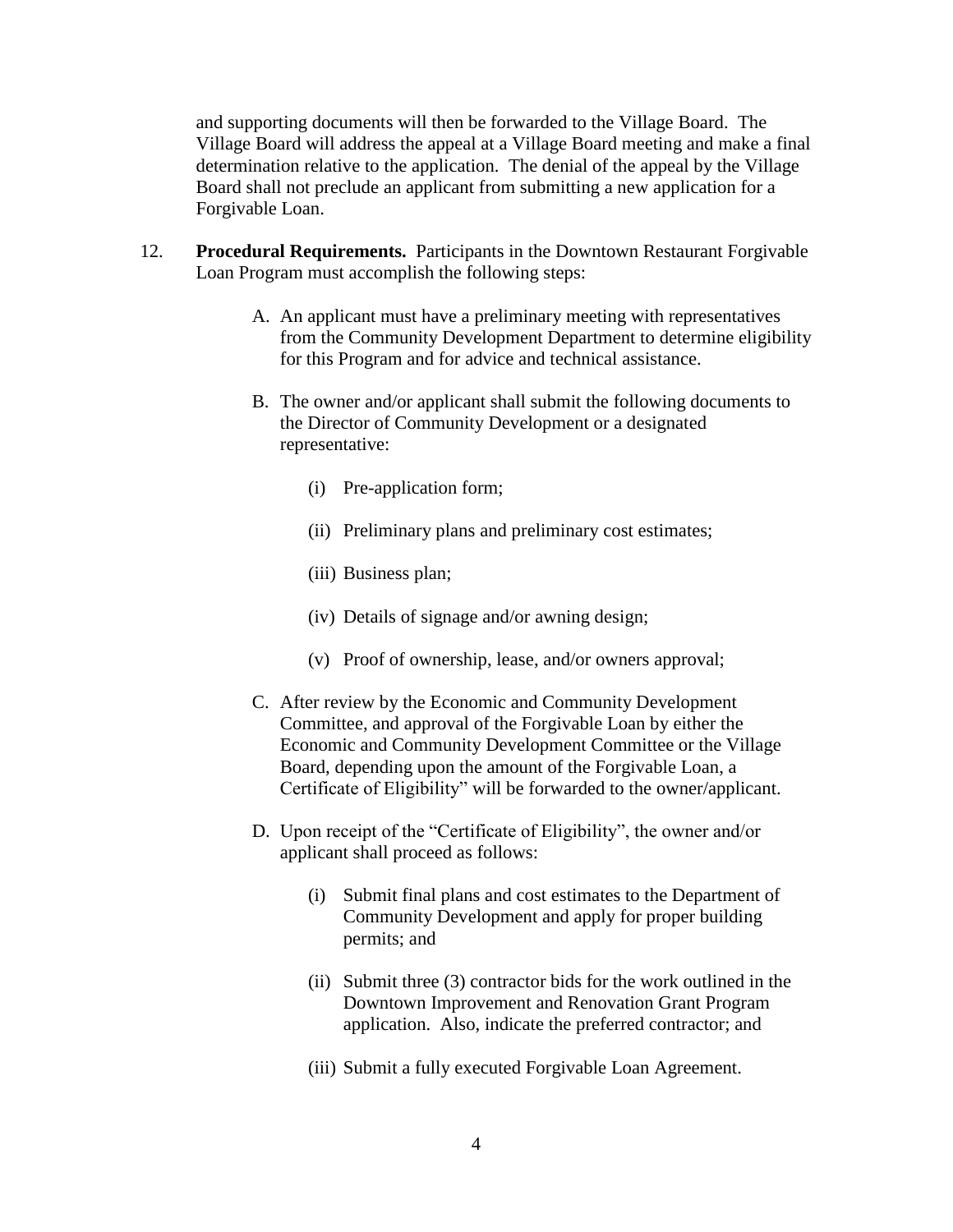- E. Upon receipt of the items set forth in D above, a "Notice to Proceed" shall be forwarded to the owner/applicant by a representative of the Department of Community Development.
- F. Upon issuance of the Notice to Proceed, improvements and renovations may start after the required building permits have been issued. All necessary inspections should be coordinated through the Village's Building Division.
- G. The Forgivable Loan recipient must submit an affidavit containing his or her sworn statement that he or she has paid at least two-thirds (2/3) of the approved cost of the Project. Original paid receipts from contracts amounting to at least two-thirds (2/3) of the approved Project cost must be attached to the affidavit. Upon verification of the affidavit and receipts, the Village will release fifty percent (50%) of the Forgivable Loan funds.
- H. Upon completion of the Project and after all final inspection from the Building Division have passed, the building will be inspected by a representative of the Planning Services Division for conformance with the application.
- I. Upon determination of conformance and receipt of all required documents, the Village will process and disburse the remaining amount of the loan.
- J. The Village will record a lien on the property on which the Project has occurred as a guarantee for the Forgivable Loan.
- 13. One-tenth (1/10) of the Forgivable Loan amount shall be forgiven for each full year after the recording of the lien that a restaurant is operated at the Project location. Release of the lien will be recorded by the Village ten (10) years after the recording of the lien, or earlier if repayment of the Forgivable Loan (or applicable portion thereof) is made to the Village from the date the agreement was executed, provided that no business other than a restaurant has operated at the premises. Anytime a business other than a restaurant operates at the Project location, the lien balance shall become permanent (no more amortized "forgiveness") and the Village will record a document to this effect. In the event that any business other than a restaurant operates at the location of the Project, the balance of the loan shall be immediately due and payable from the property owner and the recipient of the Forgivable Loan.

For further information or to set up an appointment, please contact:

Village of Lombard Community Development Department